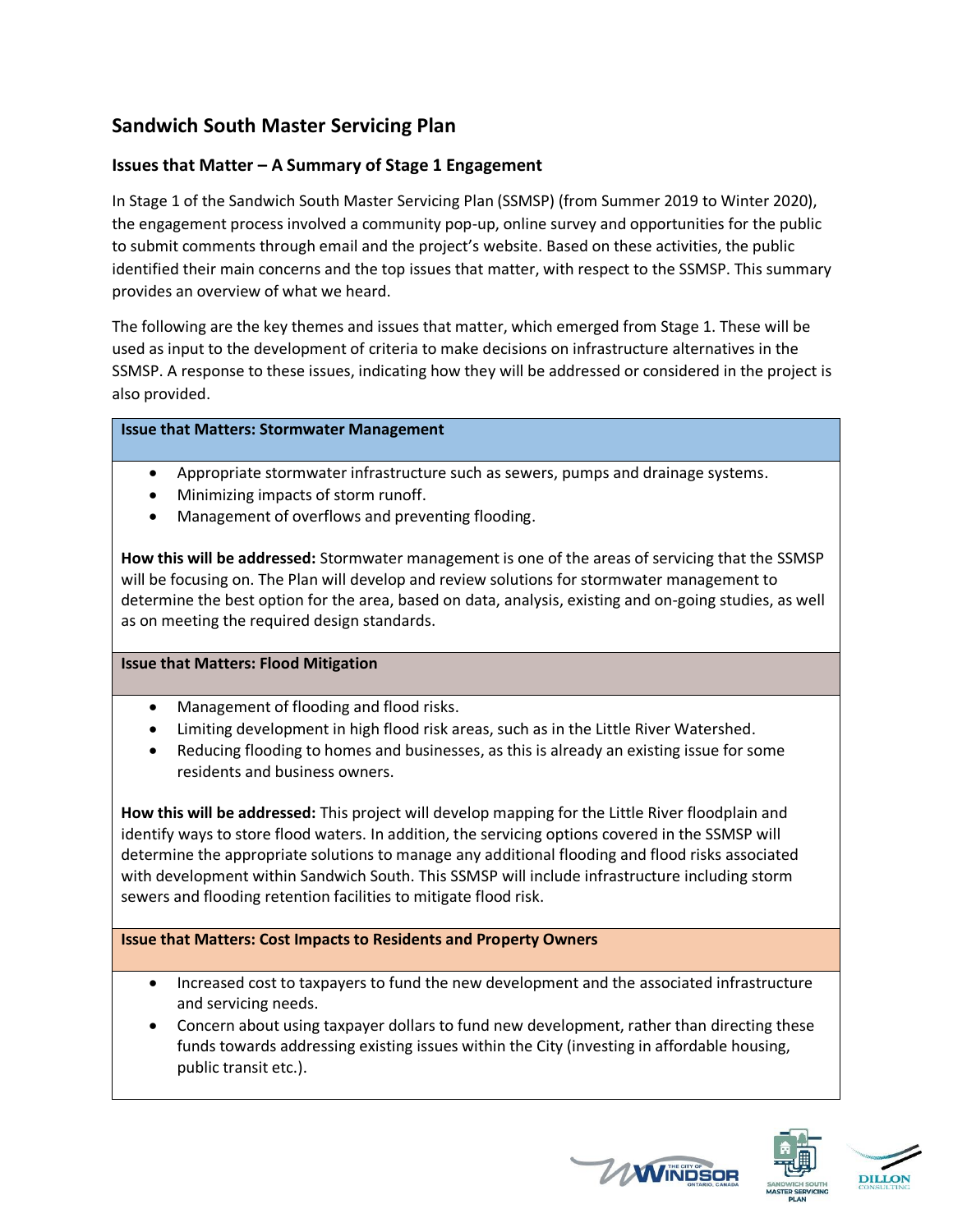**How this will be addressed:** The evaluation criteria that will be used to review and determine servicing solutions will include cost as a factor for consideration. The selection of infrastructure will consider the cost of construction and maintenance. Specific development charges will be addressed through separate studies outside of the context of this project

### **Issue that Matters: Appropriate Road Networks**

- Ensuring roads are built properly to meet the needs of a wider cross section of community residents.
	- o For example, Banwell Road does not have street lights or sidewalks, making it dangerous for pedestrians and road users at night.
- Ensuring that new and existing roads allow for public transit and are easily accessible.
- Improved traffic control and management of existing and new roads.
	- o For example, Banwell Road only has one lane in each direction between Tecumseh Road and E.C. Row, which can result in congestion.

**How this will be addressed:** Collector roads are one of the areas of servicing that the SSMSP will be focusing on. Previous studies have proposed future new and expanded transportation networks, and the SSMSP will use these studies as a starting point to evaluate the existing and future transportation network needs for Sandwich South. This includes ensuring that the future road network meets the needs of the community, and improves the existing network where necessary. The transportation network solutions will consider vehicles, transit, and active transportation needs.

#### **Issue that Matters: Environmental Protection and Preservation**

- Concern for the loss of green space, greenfields, natural environment, and farmland (particularly of Class 1 agricultural lands) due to development in the Study Area.
- Concerns for environmental impacts of development on climate change, such as changes in air quality, emissions and increased flooding.
- Protecting species-at-risk.

**How this will be addressed:** Natural environment studies have been conducted to identify the ecologically sensitive and environmentally significant lands within the study area, in order to highlight areas that should be protected from development. These studies also identify areas with species-atrisk, where development may pose a threat to their habitats. The SSMSP will be working within the policies of the Windsor Official Plan and Secondary Plans, which promote healthy environments, responsible development, and respect for the environment.

#### **Issue that Matters: Limiting Development and Sprawl**

- Concern that the development of Sandwich South will contribute to sprawl.
	- $\circ$  Residents suggested keeping development (particularly major institutional uses) to the downtown core, closer to where infrastructure currently exists.
	- $\circ$  It was expressed that there are many vacant properties and infill and intensification opportunities throughout Windsor that can be better utilized.